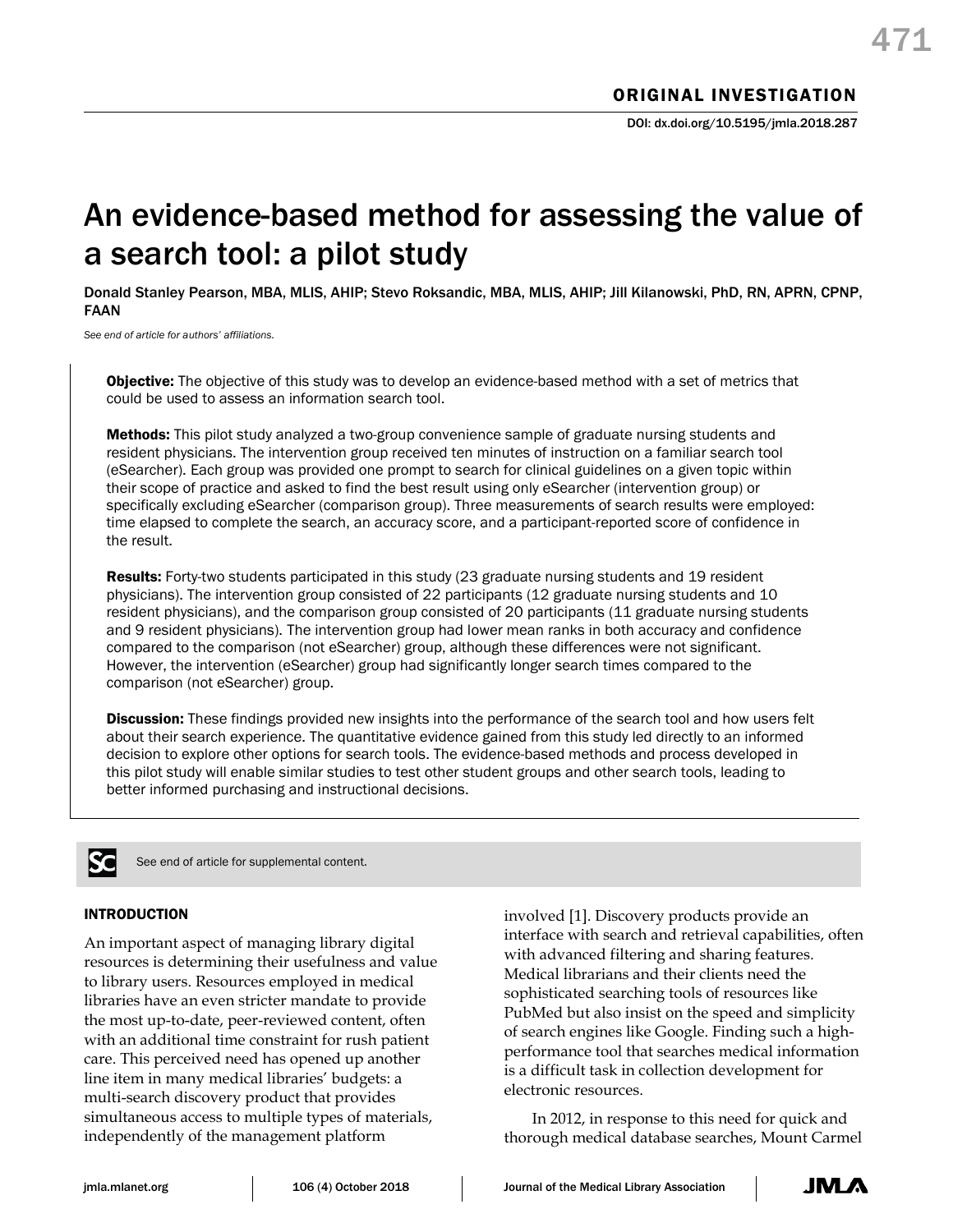Health Sciences Library (MCHSL) implemented a unique federated search tool that specialized in simultaneously searching the library's suite of 24 biomedical databases, including PubMed and products from Elsevier (ClinicalKey), McGraw-Hill (AccessMedicine), ProQuest, and EBSCO, as well as the library's online catalog of electronic books and journals. For marketing purposes, the search tool was branded as eSearcher. Over four years, eSearcher performed satisfactorily with users commenting on its speed in returning relevant results, visual appeal, filters, and overall simplicity and ease of use. Usage statistics indicated a steady increase of queries: rising from around 500 monthly queries in October 2012 to more than 1,500 monthly queries in April 2016. During this time, librarians heavily promoted the use of eSearcher in library orientations and other instruction sessions.

After four years of use, MCHSL management wanted to assess the usability and performance of this new tool. The only quantitative assessment data were usage counter statistics (COUNTER), which were provided directly from the eSearcher vendor. These usage COUNTER statistics were supplemented with anecdotal accounts of resource usefulness from Mount Carmel Health System Graduate Medical Education and Mount Carmel College of Nursing faculty, staff, and students. Voluntary, online surveys were also used occasionally, but neither method was ever performed in a systematic, comparative way. Therefore, MCHSL management felt a need to develop a more quantitative and evidence-based method of assessing the usefulness of an online search tool.

The objective of this study was to develop an evidence-based method of assessing the accuracy of and users' confidence in using an information search tool that could be general enough to be employed in any user population with any online search tool, whether it be a single database, a federated search, a discovery layer, or another tool developed in the future. The study's question was: "How can we easily and quickly evaluate the performance of a search tool from a user's perspective?" The immediate goal of the pilot study was to gather data that would allow a more careful assessment of eSearcher's performance and usefulness as a primary search interface through engaging postbaccalaureate trainees in a simulated topic search.

# **METHODS**

This study specifically targeted postbaccalaureate health care trainees (graduate nursing students and resident physicians) as they searched for evidencebased clinical practice guidelines that were typically found in the National Guideline Clearinghouse. Clinical practice guidelines are systematic reviews of evidence that offer an evaluation of the quality of the relevant scientific literature and include an assessment of the benefits and harms of alternative care options [2]. Clinical practice guidelines assist health care practitioners in selecting the best care for an individual patient based on his or her preferences [2]. Providing access to clinical guidelines is an important service that the library offers to patrons. To that end, the library has sought to both train students to be information literate and provide tools to streamline the search process.

To develop the methodology for this pilot study, the investigators reviewed previous evidence-based studies of search tools, paying special attention to those involving the search for medical information. Georgas conducted sessions where participants were divided up into 2 groups, with one group asked to use a specific search tool only, and the other asked to use Google. Our study utilized her 3 distinct but interrelated measures of users' search experience: searching habits (which we distilled to time), analysis of results, and the user's own perceptions [3]. Belliston et al. similarly sought to gather 4 data points on each search, including time, the accuracy of the results, user satisfaction, and preference [4]. The measure in our study was a simplified version that used a single Likert scale of 0 to 7 to elicit a confidence score. Our study was modeled most closely after Thiele et al.'s study, which focused on the ability of the search tools to answer clinical questions, in terms of 3 metrics: accuracy, speed (within an allotted 5-minute period), and user confidence [5].

To address concern about the influence that the novelty of the search tool might have on the study, Fagan et al. [6] and Comeaux [7] employed a pretest questionnaire in order to gauge the extent of users' general experience of, training on, and familiarity with the search tool. Following their example, in the months before the search activity, we conducted a SurveyMonkey® survey that helped to gauge the study's user population's general familiarity with eSearcher (supplemental Appendix A). We also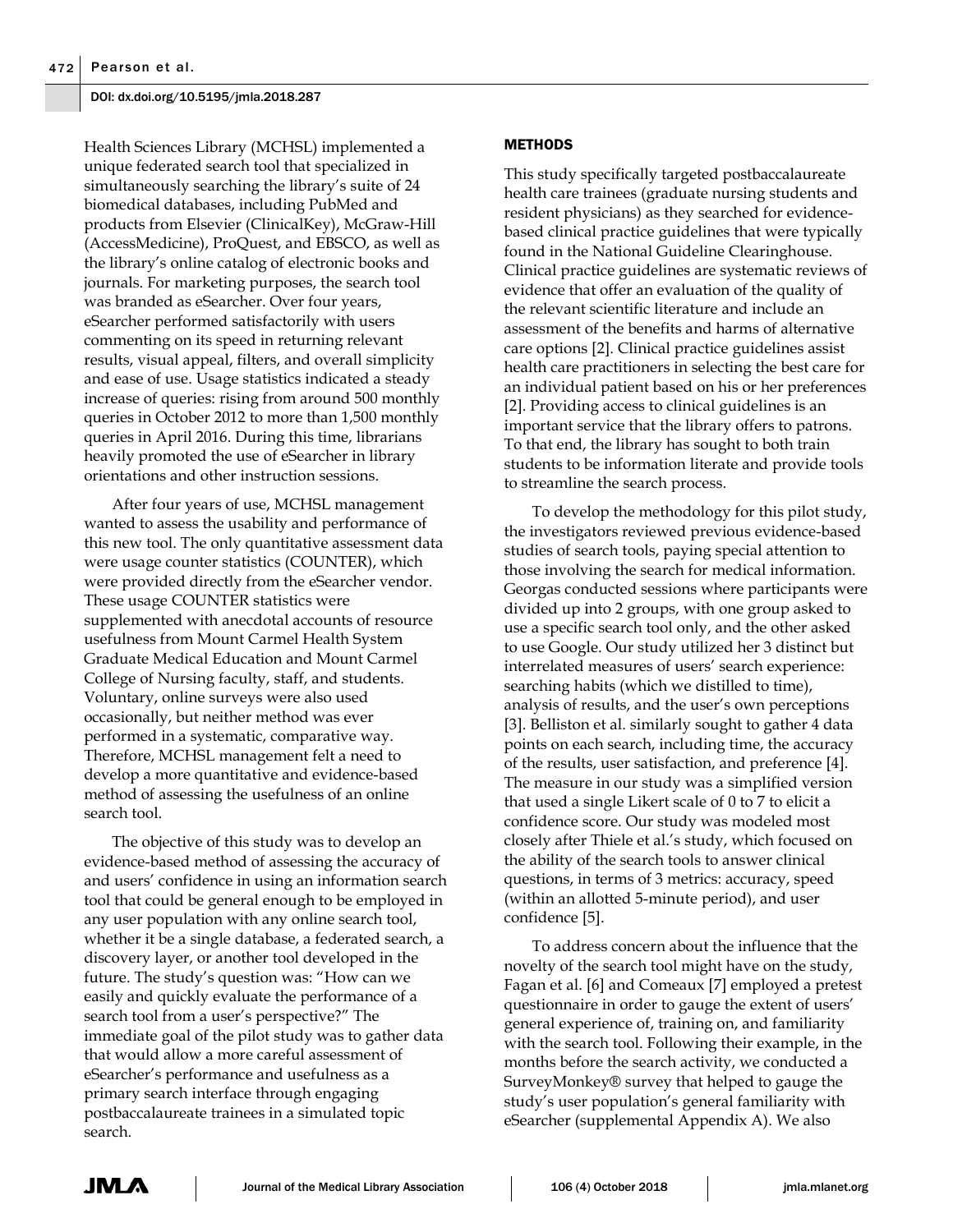followed the practice of Fagan et al. [6] by allowing some free exploration time with eSearcher before the actual study task to further diminish the effect of the novelty of the tool itself on search time.

The MCHS Institutional Review Board (IRB) exempted the study from review due to its minimal risk to subjects. We obtained an email list from the program registrars of the target population, including 153 graduate nursing students and 80 resident physicians. Ultimately, 42 individuals participated in the study. Participants were informed of the study requirements and consented before active engagement in the activity.

The thirty-minute search activity took place in a closed computer lab with two health sciences librarians present. Participants were divided into two groups using alternate placement. Paper response forms were distributed to both groups of participants before the search activity (supplemental Appendix B). The forms included written directions for the search prompt. For resident physicians, the prompt was to find guidelines on the administration of prophylactic antibiotics to a pregnant patient. For graduate nursing students, the prompt was to find guidelines on the administration of medications in managing asthma. These prompts were selected after guidance from faculty on a topic that was within the scope of practice for each trainee type. There were spaces on the response form to enter basic demographic information, the start and stop times of the search, the answer to the search prompt, a Likert-type scale for recording confidence level, and a free space to record any comments.

Before the search activity, all participants were read the same script about the study and its purpose. Participants in the intervention group then received ten minutes of instruction on eSearcher from a health sciences librarian and were allowed another five minutes to freely explore the tool before the activity began. Participants in the comparison group received no instruction or exploration time. To complete the search activity, the intervention group was asked to use only eSearcher, and the comparison group was asked to use any online resource except eSearcher. At the conclusion of the search activity, participants were asked to leave their screens open to their final answers. The investigators printed the screen of each computer and affixed the printout to that participant's response form.

Three scores were recorded for each participant: (1) time (in minutes) to complete the search, (2) an accuracy score, and (3) the participant's rating of confidence in their answer. The total time for the search was calculated by subtracting start from stop time as recorded on the response form.

Accuracy was determined by a 4-person panel including 2 health sciences librarians, 1 library assistant who is also a registered nurse, and 1 library technology specialist. Each panelist independently graded each participant's search result to score the accuracy of the search. The panel used both the participant's stated answer on the response form and the printout of the final search screen to ascertain the intended final answer. The scoring rubric ranged from 0 to 3, depending on the number of criteria the answer met (0=no criteria met, 1=1–2 criteria met, 2=3 criteria met, 3=all criteria met). The four criteria were that the answer (1) was a guideline, (2) was the most current guideline, (3) addressed the correct patient population, and (4) was authored in the United States. Following individual grading, the panel met to reach a consensus to award a final grade for accuracy.

The confidence score was self-reported by participants using a Likert-type scale with a range of 0 to 7 (from "not at all confident" to "extremely confident") with 4 being the neutral or undecided option. Finally, all data from the response forms were transcribed into a single Microsoft Excel spreadsheet that was then imported into SPSS for statistical analyses. Due to our small sample size and non-normal distribution of the data, the data were analyzed using non-parametric Mann-Whitney U tests to compare differences between resident physicians and graduate nursing students.

# RESULTS

Of the 80 resident physicians in our programs, 19 participated in our search activity (24% response rate), and of 153 graduate nursing students, 23 participated in the search activity (15% response rate). There were 26 women and 15 men in the study, with 1 person not identifying gender. The largest participant age group was 26 to 30 years (31%), followed by the age group of 31 to 35 years  $(24\%)$ .

The time to complete the search ranged from 1 minute to 16 minutes, with a mean time to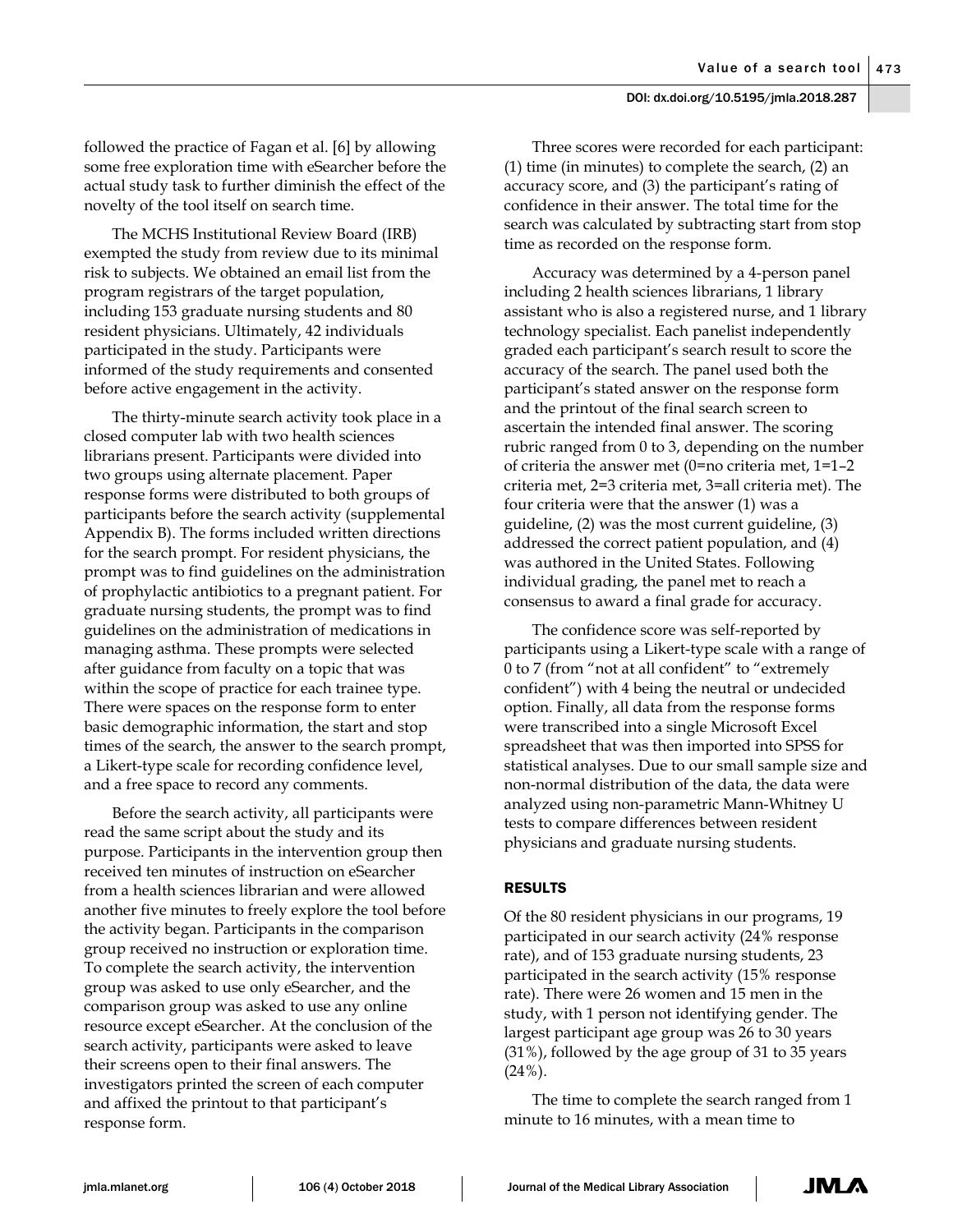completion of 6 minutes. Accuracy scores ranged from 0 to 3, with a mean score of 1.79. Errors in accuracy were broken down as follows: 48% selected resources that were not guidelines, 38% did not select the most recent guideline, 31% selected a guideline for an incorrect patient population, and 24% selected a guideline authored outside the United States. Participant confidence scores ranged from 2 to 7, with a mean confidence score of 5.60.

Compared with participants in the comparison group (not using eSearcher), participants in the intervention group (eSearcher) had longer search times, lower mean accuracy scores, and were less confident of their answers (Table 1). The most confident searchers (mean confidence level of 5.85) were those who had gotten only 2 out of 4 accuracy categories correct (i.e., score of 1 out of 3). This "overconfident" group represented 31% of our study participants (13 out of 42 individuals).

Mann-Whitney U tests were used to compare differences between the intervention (eSearcher) and comparison (not eSearcher) groups. The intervention (eSearcher) group had lower mean ranks in both accuracy and confidence compared to the comparison (not eSearcher) group, although these differences were not significant. However, the intervention (eSearcher) group had a significantly higher mean rank in search time compared to the comparison (not eSearcher) group (U=107; n=39; *p*=0.027).

In the 2 professional categories of our sample, resident physicians had higher accuracy and confidence mean rank scores compared to graduate nursing students. However, only accuracy scores were significantly different between groups (U=109.5; n=42; *p*=0.004). Resident physicians had lower search times compared to graduate nursing students, but this difference was not significant.

There were no significant associations among the 3 study metrics as evaluated by the Spearman's *rho* test. Due to limitations of study design, individual accuracy scoring from the 4-person panel was only saved for the graduate nurse participants, for which inter-rater reliability had a Cronbach's alpha of 0.900.

|                                 |                                                                                                  |                |           | Time                                                                     |        |                          | Accuracy |                                                                  |        |                | Confidence |                                                                                     |        |
|---------------------------------|--------------------------------------------------------------------------------------------------|----------------|-----------|--------------------------------------------------------------------------|--------|--------------------------|----------|------------------------------------------------------------------|--------|----------------|------------|-------------------------------------------------------------------------------------|--------|
|                                 |                                                                                                  |                | deviation | Average time to complete the search<br>activity in minutes with standard |        |                          |          | Average score by panel using rubric *<br>with standard deviation |        |                |            | Average confidence level as reported<br>by participants† with standard<br>deviation |        |
| Participants                    | Sample<br>size                                                                                   | eSearcher (SD) |           | eSearcher (SD)<br>Not                                                    |        | eSearcher (SD) eSearcher |          | Not                                                              | (SD)   | eSearcher (SD) |            | eSearcher<br>Not                                                                    | (SD)   |
| Graduate<br>nursing<br>students | eSearcher)<br>$\begin{array}{l} 23 \ (12 \\ \mathrm{eSearcher},\\ 11 \ \mathrm{not} \end{array}$ | 8.08           | (3.58)    | 5.00                                                                     | (1.94) | 1.25                     | (1.06)   | 1.46                                                             | (0.82) | 4.92           | (1.44)     | 6.09                                                                                | (0.83) |
| physicians<br>Resident          | eSearcher)<br>$19\left(10\right)$ eSearcher,<br>$9$ not                                          | 5.33           | (2.78)    | 4.13                                                                     | (3.18) | 2.20                     | (1.14)   | 2.44                                                             | (1.13) | 5.70           | (0.82)     | 5.78                                                                                | (1.09) |
| participants<br>₹               |                                                                                                  | 6.90           | (3.38)    | 4.61                                                                     | (2.52) | 1.68                     | (1.17)   | 1.90                                                             | (1.07) | 5.27           | (1.24)     | 5.95                                                                                | (0.95) |

† Higher score equals greater confidence.

score

Table 1

Study results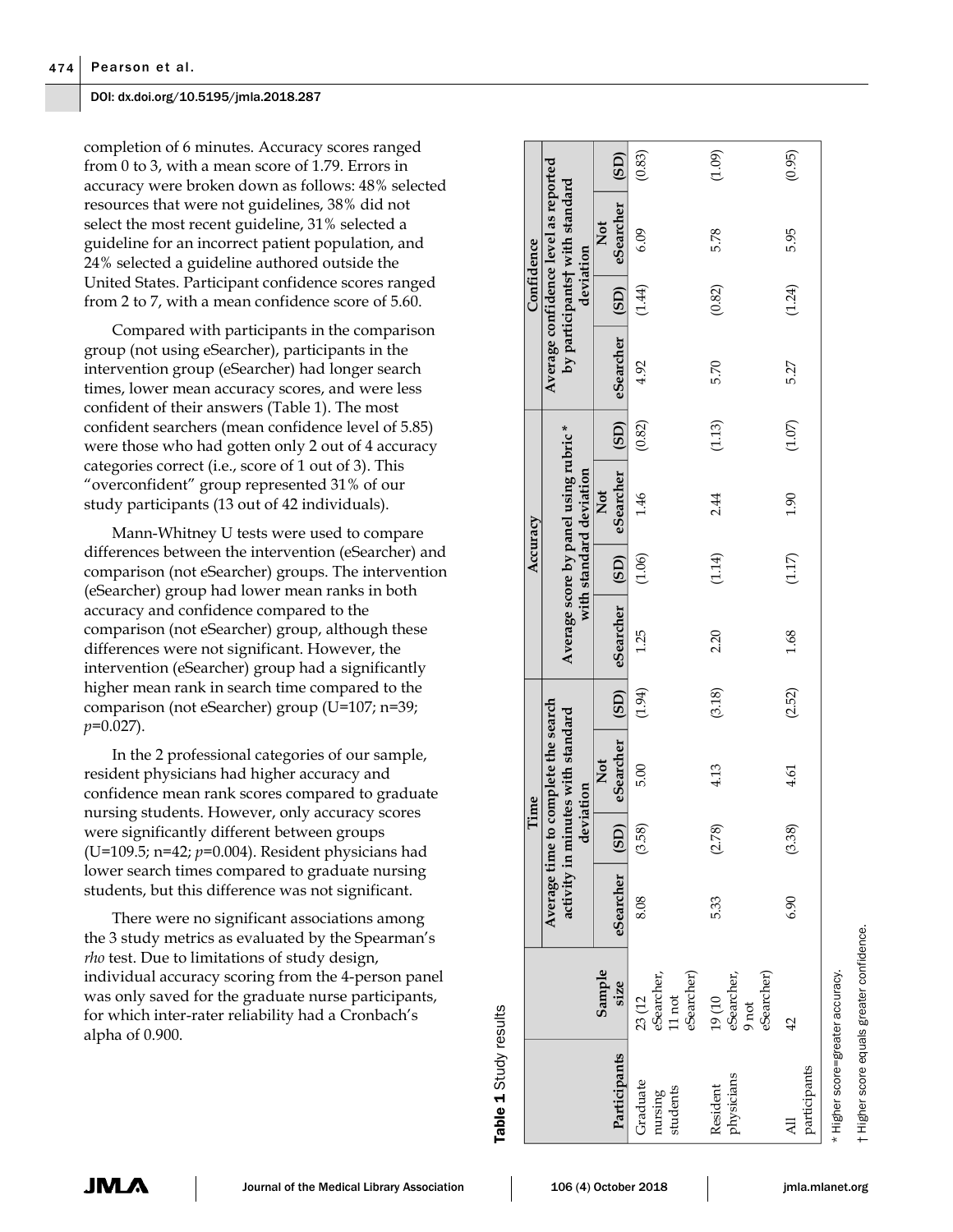# **DISCUSSION**

Based on previous studies by Belliston et al. [4], Thiele et al. [5], and Georgas [3], we employed an easily administered yet reasonably diversified method to assess a search tool. Given the fast change in technology and the busy schedules of the library's medical professional clients, we sought to develop a quick but thorough method to analyze search accuracy and user attitudes and perceptions. We now have a way to gauge the time, accuracy, and confidence level of a search tool used by any user group.

The data gathered by this pilot study answered the research question: "How can we easily and quickly evaluate the performance of a search tool from a user's perspective?" A procedure was developed that gave us a way to assess our search tool using the concrete metrics of time, accuracy, and confidence level. Although the librarians received anecdotal positive comments about eSearcher from our library users and its usage statistics increased over time, the study findings showed that eSearcher did not add value to our users' search process in any of the three measurements. Participants in the intervention group, who used eSearcher, spent significantly more time performing the search than participants in the comparison group. Moreover, the use of eSearcher did not result in better accuracy and confidence scores than the use of other tools and search strategies. Of note, the significantly higher accuracy scores of resident physicians compared with graduate nursing students could be explained by their four additional years of postbaccalaureate education and more experience in using search engines.

We took several measures to ensure that the intervention tool (eSearcher) was familiar to users. A SurveyMonkey survey was distributed to library users a short time before this study, which revealed that 65% of respondents reported at least some degree of familiarity with the tool. Additionally, eSearcher had been in use by our students for 4 years previous to the study. It was highlighted at the top center of all pages of the library website, and it had been actively promoted in library orientations, instruction, and other communications. Four years of usage statistics showed a 3-fold rise in use over 4 years, during which the eSearcher tool received more promotion and instruction than any other

single resource in the library. Because of this, we do not think that any novelty of the tool had a great effect on the measurement of search time or users' confidence level.

Study limitations include a small sample size, the lack of a pre- and post-test knowledge assessment, incomplete labeling of the Likert scale of confidence, and incomplete grading records. We did not record each individual rater's scores for the resident physicians' search results and, thus, were unable to calculate inter-rater reliability for this group of participants. However, the raters' accuracy scores for graduate nursing students were recorded and preserved. These mistakes are acknowledged in this pilot study and will influence the design of subsequent studies.

In the future, the sample size of the study may be increased through refined recruitment efforts and possible incentives for participation. Although this pilot study analyzed a federated search tool that postbaccalaureate students use, future studies may use the same methodology to assess other search tools, such as those that undergraduates use. The addition of a pre- and post-test survey given during the actual laboratory exercise would better reflect any effect of the instructional intervention. Also, the Likert-type question should be modified to include full labels of the ordinal scale, not just the first and last values, with the center or neutral choice also clearly labeled. With regard to accuracy grading, we would modify the grading scale to be 0 to 4 instead of 0 to 3, in order to more clearly reflect how many criteria were satisfied. Future studies will preserve all scores for all raters so that complete inter-rater reliability can be computed. In addition, training sessions for the scoring panel will include practice on accuracy scoring in adherence to a written rubric.

The study findings echo the results of Krause et al., which suggest that confidence does not always correspond to accuracy when it comes to online searching. Krause et al. found in their study of emergency medicine residents' use of Google that "unsure answers decreased, whereas incorrect answers increased" [8]. This study suggests that this effect might not be unique to Google and reinforces our impression of the need for more information literacy instruction rather than more sophisticated search tools. Indeed, Krause et al. conclude their study with the suggestion that, "Enlisting the assistance of a health sciences librarian in providing